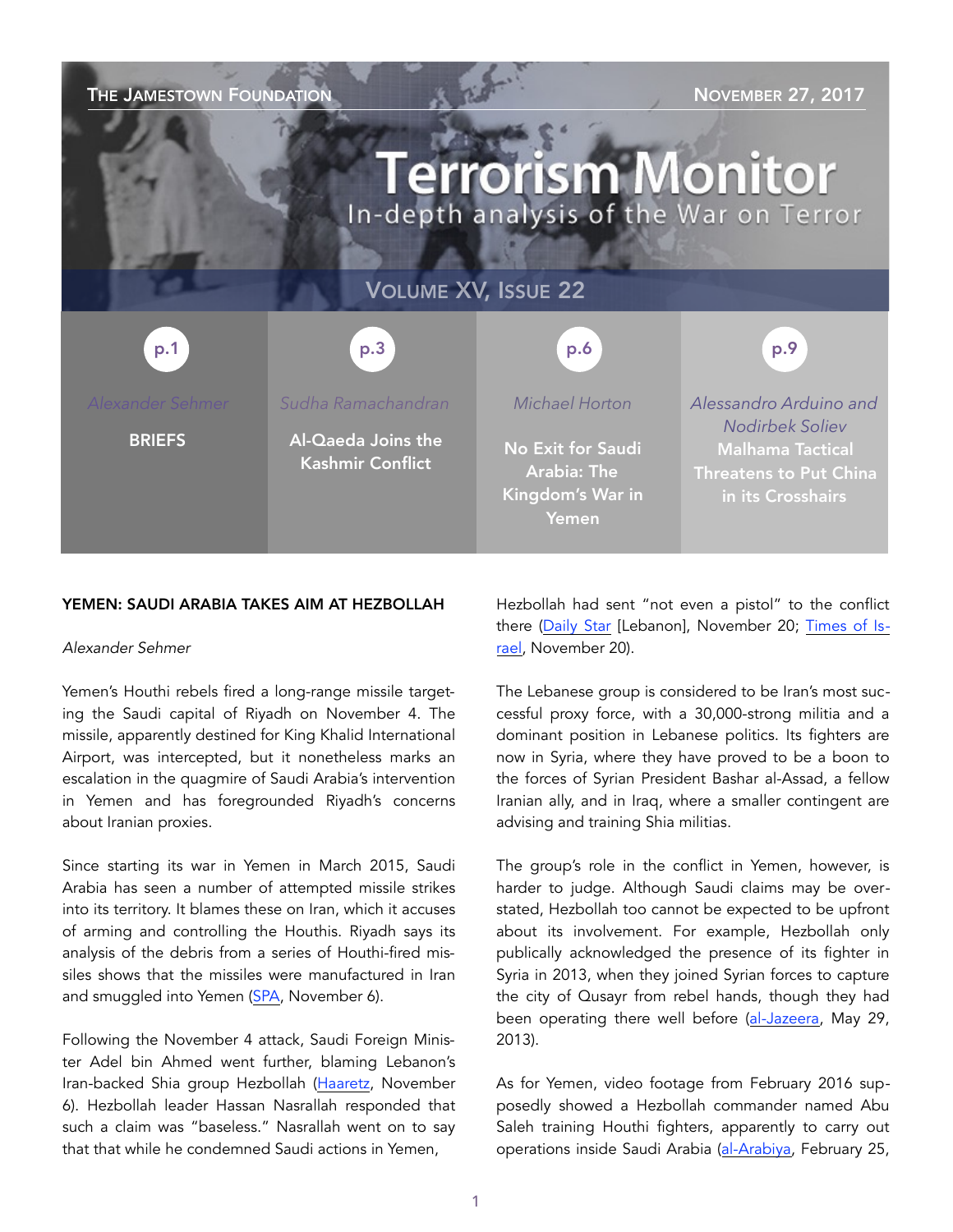2016). Another Hezbollah commander, Abu Ali Tabtabai, was reportedly sent from Syria to Yemen to train Houthi fighters in 2015. Meanwhile, Yemen's government in exile, backed by the Gulf States, claims to have "many documents" and other evidence that support claims about Hezbollah's role in Yemen ([WAM,](http://wam.ae/en/details/1395292084649) February 26, 2016).

Hezbollah's increased strength — a direct result of its involvement in the Syrian conflict — has put Saudi Arabia and its Gulf allies on edge. Lebanese Prime Minister Saad Hariri's recent indecision over his own resignation is widely seen as the result of Saudi pressure. It is an indication of just how worried Riyadh has become. Having caused a humanitarian crisis in Yemen, it appears Saudi Arabia may also be willing to risk Lebanon's stability in its attempts to curb Iranian influence in the region.

# BAHRAIN: OUTSIDE INFLUENCE OR A CHANGE IN TACTICS?

#### *Alexander Sehmer*

Bahrain's security forces reportedly foiled a planned series of terrorist attacks on oil pipelines in the Kingdom this month ([Asharq al-Awsat](https://aawsat.com/english/home/article/1085576/bahrain-terrorist-plot-assassinate-figures-target-oil-pipelines-thwarted), November 16). It follows an earlier explosion at a pipeline near the village of Buri, about 16 kilometers from the capital Manama. The pipeline carries crude oil from Saudi Arabia's offshore Abu Safa oil field.

Authorities claimed that the blast was the result of sabotage and "an act of terrorism" [\(The National](https://www.thenational.ae/world/gcc/bahrain-says-iran-behind-oil-pipeline-explosion-1.674984) [UAE], November 12). Bahraini Foreign Minister Khalid bin Ahmed al-Khalifa blamed Iran, a sentiment echoed by other Bahraini officials and eagerly adopted by Saudi Arabia ([Twitter,](https://twitter.com/khalidalkhalifa/status/929332188755234817) November 11). Iran called the allegation "child-ish finger pointing" ([New Arab,](https://www.alaraby.co.uk/english/news/2017/11/12/iran-denies-involvement-in-bahrain-pipeline-explosion) November 12).

According to the Bahraini authorities, a five-man cell directed from Iran by Qassim al-Muamen, a convicted terrorist, planned the recently thwarted attacks. The group was reportedly also planning to carry out a series of assassinations [\(BNA](http://www.bna.bh/portal/en/news/811572), November 15).

While the Gulf States are typically quick to blame interference on outside forces, Bahrain, with its majority Shia population ruled over by a Sunni monarchy, has a number of its own disgruntled Shia militant groups that may operate autonomously but be receptive to Iranian influence.

The most significant of those groups is perhaps *Saraya al-Ashtar* (the al-Ashtar Brigades), three members of which were executed earlier this year over their involvement in a 2014 bomb attack ([al-Arabiya,](https://english.alarabiya.net/en/News/gulf/2017/01/15/Bahrain-executes-three-over-police-killings-.html) January 15). In March, two *Saraya al-Ashtar* members — Ahmad Hasan Yusuf and Alsayed Murtadha Majeed Ramadhan Alawi — were added to the U.S. Specially Designated Global Terrorist list ([U.S. Department of State,](https://www.state.gov/r/pa/prs/ps/2017/03/268504.htm) March 17). Separately, Bahraini authorities saw some success in tackling the group in August, breaking up a ten-member cell and confiscating weapons and explosives [\(Gulf News,](http://gulfnews.com/news/gulf/bahrain/bahrain-busts-10-member-terror-cell-1.2079681) August 24).

*Saraya al-Ashtar* came to public attention in April 2013 when it released its first statement promising attacks against Bahrain's Sunni rulers. It remains unclear to what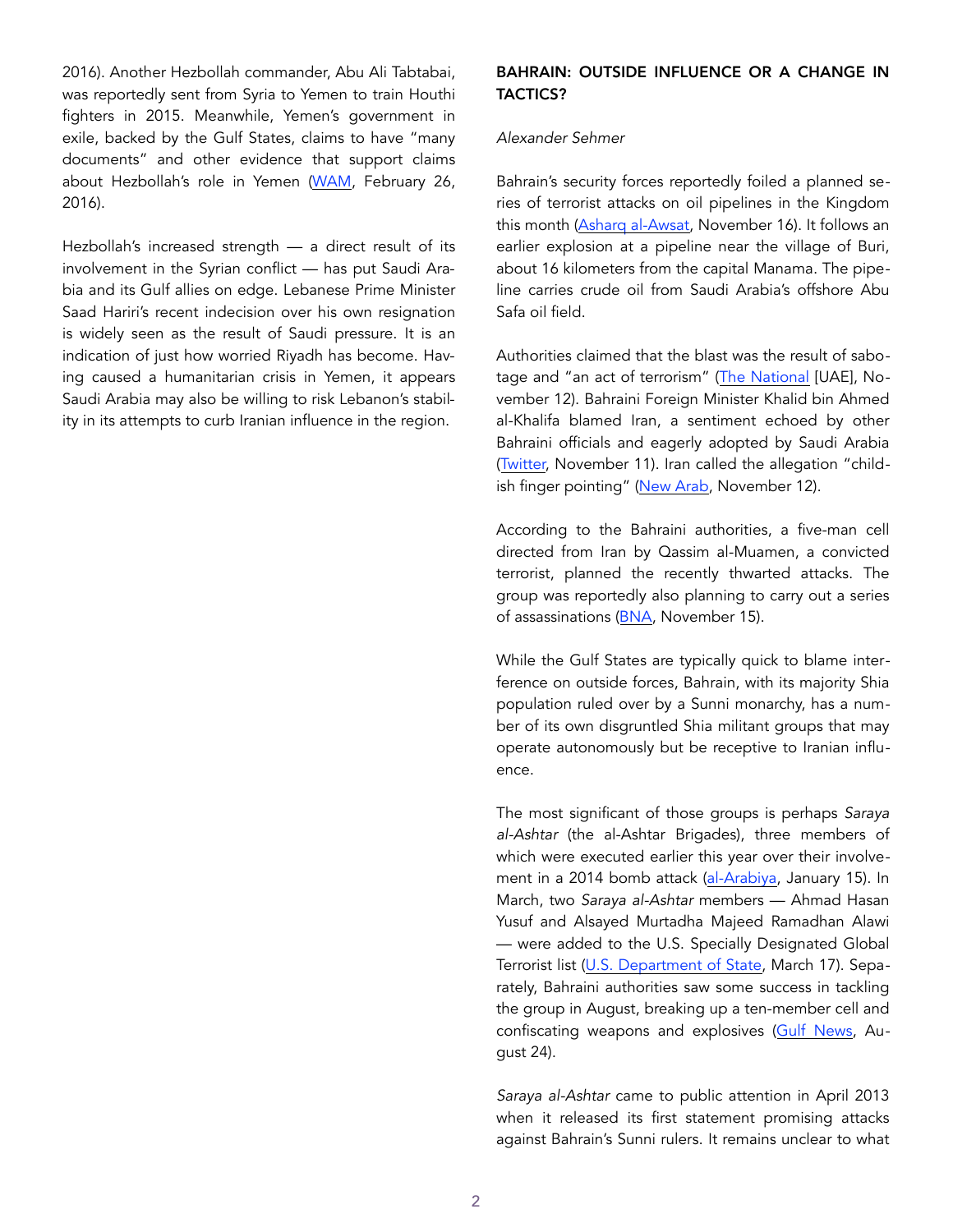extent the group is supported from Tehran. However, there are certainly ideological sympathies, and the State Department's designation of Yusuf and Alawi makes clear that Iran has provided weapons, funding and training to groups in Bahrain.

Manama insists, however, that those alleged to have been plotting to bomb the pipelines arrived in the country from Iran. Certainly, attacks on oil infrastructure would mark a departure for domestic Shia militants including *Saraya al-Ashtar* — which tend to favor targeting members of the security forces with homemade explosives.

# Al-Qaeda Joins the Kashmir **Conflict**

## *Sudha Ramachandran*

Militancy in Kashmir took on another complicated dimension on July 26, when al-Qaeda announced its entry into the strife-torn Indian state of Jammu and Kashmir. In a statement issued by the Global Islamic Media Front, al-Qaeda's propaganda wing, Zakir Rashid Bhat (a.k.a. [Zakir Musa\)](https://jamestown.org/organization/zakir-musa/) was announced as head of Ansar Ghazwatul-Hind (AGH), the group's affiliate in Kashmir [\(Kashmir](https://www.kashmirmonitor.in/Details/128797/zakir-musa-is-head-of-new-al-qaida-linked-cell-in-kashmir)  [Monitor,](https://www.kashmirmonitor.in/Details/128797/zakir-musa-is-head-of-new-al-qaida-linked-cell-in-kashmir) July 27).

India's security establishment is concerned, ranking Musa at the top of its list of the five most-wanted terror-ists in the Kashmir Valley ([NDTV,](https://www.ndtv.com/india-news/zakir-musa-tops-new-list-of-5-most-wanted-terrorists-in-kashmir-valley-1758733) October 5). However, whether AGH has real long-term prospects is an open question. Emerging as a result of a split in the Hizbul Mujahideen, a predominantly Kashmiri militant group active in Jammu and Kashmir since 1990, AGH has been strongly critical of the Pakistani government, which fuels much of the militancy in Kashmir. Without Pakistani support, the group may find it struggles within the already crowded landscape of Kashmiri militancy.

# Ideological Differences

Musa joined the Hizbul Mujahideen in 2013. A dropout engineering student, he rose through the ranks of the group. In July last year, he succeeded [Burhan Wani](https://jamestown.org/organization/burhan-muzafar-wani/) as the group's commander in South Kashmir after Wani was shot dead by Indian security forces ([Militant Leadership](https://jamestown.org/program/burhan-muzafar-wani-the-viral-poster-boy-of-kashmir-jihad/)  [Monitor,](https://jamestown.org/program/burhan-muzafar-wani-the-viral-poster-boy-of-kashmir-jihad/) July 2). However, Musa's views are more aligned with pan-Islamist jihadist groups like al-Qaeda and Islamic State (IS) than with the Kashmir-centric and pro-Pakistan Hizbul Mujahideen, an official in India's Intelligence Bureau (IB) said. [1] Over the past year, his statements have laid bare the extent of his differences with the traditional ideological positions of Kashmiri political separatists and militants.

In a video released in March, rather than calling for Kashmiris to fight for freedom from India, he exhorted them to fight for the "supremacy of Islam so that sharia is enforced [there]." According to Musa, nationalism and democracy are forbidden by Islam ([Kashmir Monitor,](https://www.kashmirmonitor.in/Details/119757/hizb-kashmir-chief-terms-nationalism-%E2%80%98un-islamic-asks-militants-stone-throwers-to-%E2%80%98fight-for-islam) March 15).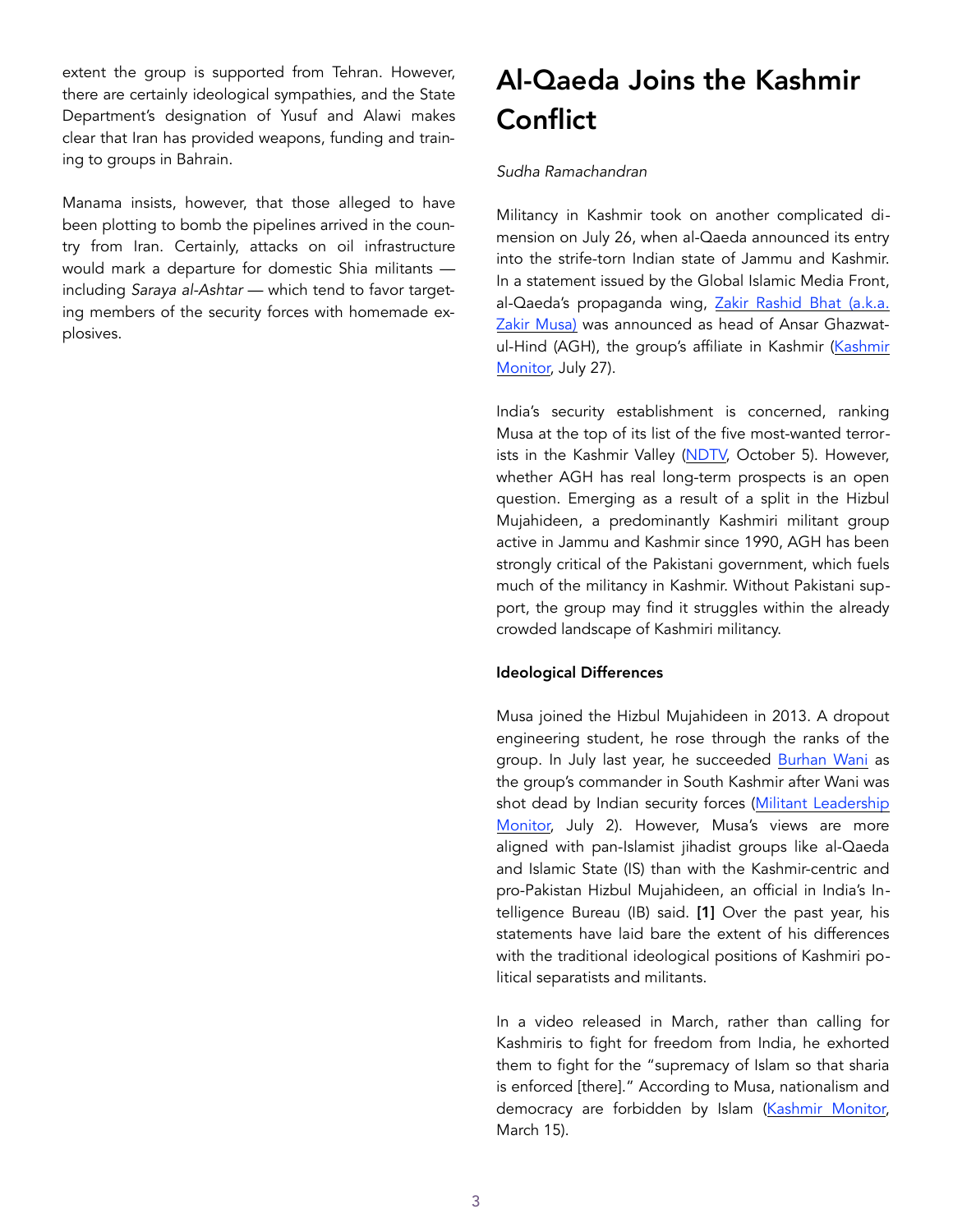When the Hurriyat Conference, an umbrella grouping of pro-Pakistan Kashmiri separatist organizations, issued a statement describing the Kashmiri movement as a political movement and an indigenous struggle that had nothing to do with al-Qaeda and IS, Musa responded by describing "Kashmir's war" as "an Islamic struggle" that was "only to enforce sharia." He went on to warn Hurriyat leaders that they risked being beheaded if they continued to be a "thorn" and obstruct the formation of an Islamic state in Kashmir [\(Hindustan Times](http://www.hindustantimes.com/india-news/kashmir-s-freedom-struggle-has-nothing-to-do-with-is-al-qaeda-separatists/story-stxnuQjxWI7hxwufZZN0nJ.html), May 9; [Greater Kashmir,](http://www.greaterkashmir.com/news/kashmir/hizb-commander-zakir-warns-hurriyat-for-terming-kashmir-struggle-political/249153.html) May 12).

The response from Pakistan Occupied Kashmir, where the Hizbul Mujahideen leadership is based, was swift. The United Jihad Council, a conglomerate of pro-Pakistan militant organizations, dissociated itself from Musa's statement and dismissed it as "unacceptable," labeling it as his "personal opinion" rather than official policy.

On May 13, an angry Musa quit Hizbul Mujahideen ([The](http://www.thehindu.com/news/national/hizb-commander-quits-over-ideological-differences/article18449368.ece)  [Hindu,](http://www.thehindu.com/news/national/hizb-commander-quits-over-ideological-differences/article18449368.ece) May 13). Two days later, he released a video announcing his new group. It was not initially affiliated with al-Qaeda, although Musa said he was thankful to al-Qaeda for its efforts to promote sharia law. In July, however, Musa's ties with al-Qaeda were confirmed when the jihadist group announced that he would head its new Kashmir unit ([FirstPost,](http://www.firstpost.com/india/zakir-musa-floats-new-militant-outfit-former-hizbul-mujahideen-commander-supports-al-qaeda-in-video-3446602.html) May 15).

While ideological differences may have prompted Musa to part ways with Hizbul Mujahideen, the group's quarrel with him was "not just about his attempts to Islamize the Kashmiri struggle," according to an Indian intelligence source. [2] Kashmir's moderate separatists and militants are not after all averse to the Islamization of their struggle. Slogans calling for Islamic rule were often raised at anti-India demonstrations in the early 1990s, even by the supposedly secular Jammu and Kashmir Liberation Front (JKLF).

The JKLF severely undermined Kashmir's secular social fabric by unleashing terror and driving out the *Pandits* (Kashmiri Hindus) from the Kashmir Valley. Hizbul Mujahideen took this further by playing on communal differences and "Muslimizing the Valley," as characterized by political analyst Navnita Chadha Behera. Indeed, the Hizbul Mujahideen and the Jamaat-i-Islami, a constituent of the Hurriyat Conference, altered the political discourse. As Behera writes: "The *Muslim Valley*, they intoned, was waging an *Islamic movement* against the

*Hindu Indian state* in order to accede to *Islamic Pakistan*. Islam, not Kashmiri nationalism, and accession to Pakistan, not an independent Kashmir, were now presented as solutions to the Kashmir question" (emphasis in original text). [3]

## Criticism of Pakistan

Musa's characterization of the Kashmiri struggle in Islamic terms is not new, nor are his calls for a pan-Islamic movement — prior to their joining the anti-India militancy in Kashmir and other parts of India, fighters of the Lashkar-e-Taiba, for instance, participated in jihadist struggles in Afghanistan, Tajikistan, Bosnia and elsewhere ([The Hindu,](http://www.thehindu.com/opinion/lead/Ties-that-bind-Lashkar-and-the-global-jihad/article16852900.ece) December 12, 2009).

Kashmiri militant groups have also shown themselves willing to join hands with al-Qaeda. In 2014, Hizbul Mujahideen chief Syed Salahuddin announced that he was willing to take the help of "al-Qaeda, [the] Taliban or any other organization or country" ([India Today,](http://indiatoday.intoday.in/story/syed-salahuddin-invites-taliban-al-qaeda-for-jihad-against-india/1/372441.html) July 15, 2014). Wani had also embraced the rhetoric of jihad and *khilafat* (caliphate) to mobilize Kashmiri youth ([Hindustan](http://www.hindustantimes.com/india/in-new-video-j-k-militant-burhan-wani-asks-youth-to-join-him/story-q83k8ndWm2Wf6TUWI5TtmN.html)  [Times,](http://www.hindustantimes.com/india/in-new-video-j-k-militant-burhan-wani-asks-youth-to-join-him/story-q83k8ndWm2Wf6TUWI5TtmN.html) August 26, 2015). But the Hizbul Mujahideen never reacted as strongly to Wani's rhetoric as it has to Musa.

This may be because, unlike Wani, Musa has made no secret of his contempt for Pakistan. He has accused the Pakistani government of betraying the jihad in Kashmir, and he described its army as a "slave of America" [\(You](https://www.youtube.com/watch?v=omyH41GEYB8)-[Tube](https://www.youtube.com/watch?v=omyH41GEYB8), August 31). He has also forbidden Kashmiris from raising pro-Pakistan slogans or draping the bodies of slain militants with the Pakistani flag [\(Times of India,](https://timesofindia.indiatimes.com/india/hizbul-renegade-forbids-pro-pak-slogans-at-funeral-of-slain-terrorists/articleshow/59569883.cms) July 13). This has drawn the ire of the Hizbul Mujahideen's handlers in Pakistan's Inter-Services Intelligence (ISI), which see the move as an attempt to steer the Kashmir struggle away from Pakistan's control. [4]

Some in India's security establishment have interpreted Musa's rise and the emergence of the AGH as a major security challenge with a hard-line Islamist outlook that may appeal to Kashmiris and draw more youth to take up arms against the Indian state ([Live Mint,](http://www.livemint.com/Politics/PlrbwXL5pXxH4x8DXSTxXP/Zakir-Musas-rise-may-give-terror-in-Kashmir-a-religious-til.html) May 31 and [FirstPost](http://www.firstpost.com/india/al-qaedas-foray-into-kashmir-poses-challenge-because-of-zakir-musas-potential-to-mobilise-youth-3869639.html), July 29).

Evidence suggests, however, that many Kashmiris view AGH as harmful to the Kashmiri cause [\(FirstPost,](http://www.firstpost.com/india/hizbul-commander-zakir-musas-threat-to-hurriyat-evokes-widespread-condemnation-in-kashmir-valley-3442996.html) May 13). Since he split from the Hizbul Mujahideen and became chief of AGH, Musa's relations with his former mili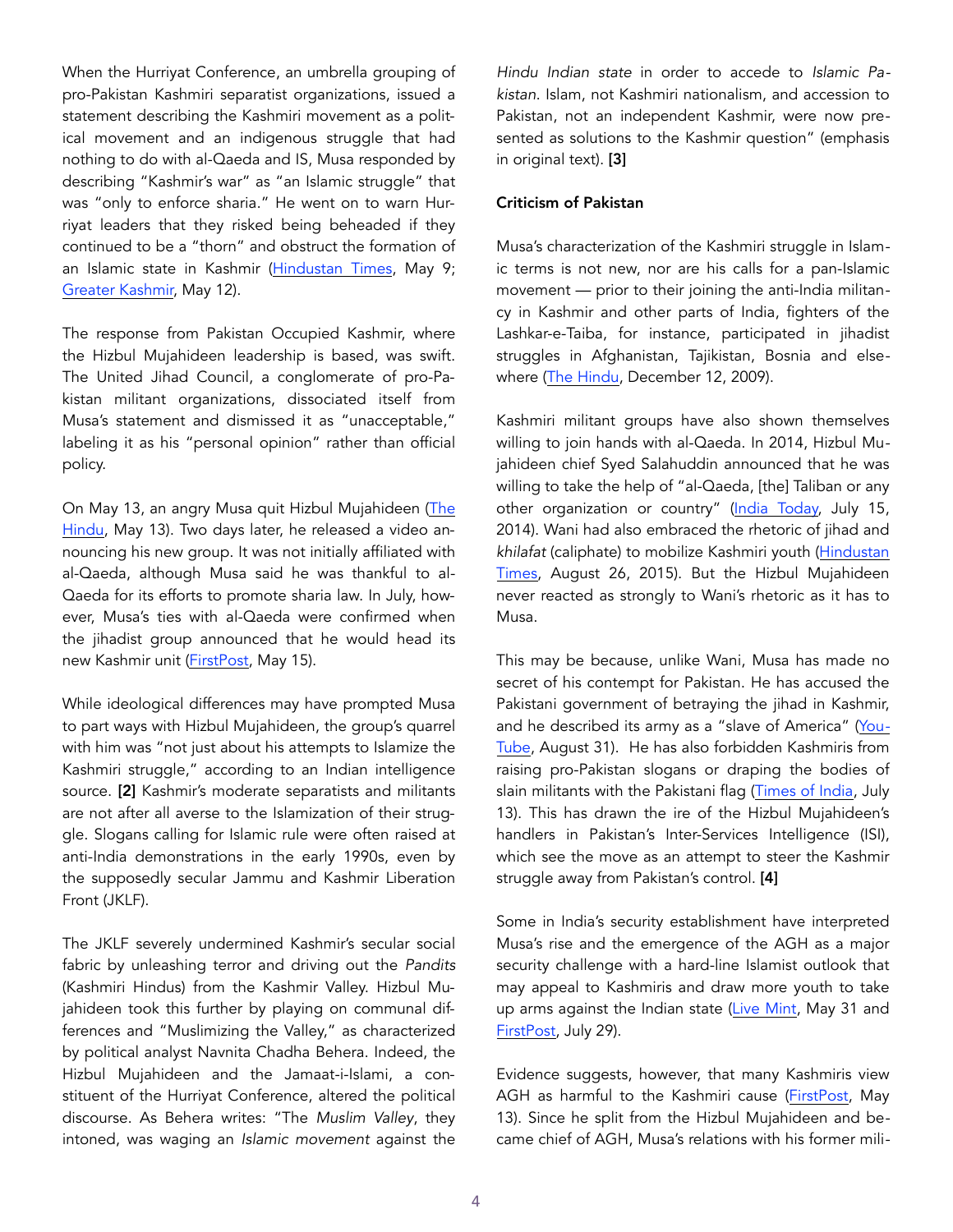tant colleagues have worsened. The Hizbul Mujahideen accused him of being an Indian agent and of "helping Indian forces kill Kashmiris" ([Times of India](https://timesofindia.indiatimes.com/india/hizbul-blames-zakir-musa-for-helping-forces-kill-kashmiris/articleshow/60725318.cms), September 18). Indeed, one Hizbul Mujahideen cadre reportedly believed that it was due to a tip-off from Musa that police cornered and killed its commander, Sabzar Bhat ([India Today,](http://indiatoday.intoday.in/story/sabzar-bhatt-zakir-musa-hizbul-burhan-wani-kashmir-militants/1/966135.html) May 30). Clashes between the two groups could increase in the coming months.

Musa's split with the Hizbul Mujahideen comes at a time when the organization is under pressure. It has lost scores of leaders and fighters over the past year in encounters with the Indian security forces ([Rising Kashmir,](http://www.risingkashmir.com/article/hizb-after-sabzar) June 3). Added to this is the U.S. listing of Salahuddin as a Specially Designated Global Terrorist (SDGT) in June and the Hizbul Mujahideen as a foreign terrorist organization in August [\(Terrorism Monitor,](https://jamestown.org/program/sanctioning-syed-salahuddin-too-little-too-late/) July 28). The split following Musa's exit from the Hizbul Mujahideen has further undermined the group.

## Likely a Short-Lived Threat

AGH's real impact on Kashmiri militancy is unclear. Counter-terrorism expert Ajai Sahni believes AGH will have "very little significance within the broader trajectory of terrorism in Jammu and Kashmir." Additionally, some doubt Musa's leadership abilities and his ideological commitment. He appears to be "ideologically confused" and has vacillated between commitments to al-Qaeda and IS. [5] Further, his links with global jihadist groups may be of little benefit to AGH, analysts say. Al-Qaeda "has been struggling to get a toehold in India for decades but has failed abysmally, and IS is in its death throes," according to Sahni. [6]

Al-Qaeda does not have a logistical chain in Pakistan Occupied Kashmir that can feed AGH units operating in the Kashmir Valley. Without direct support from the Pakistani state and safe havens in Pakistan, the survival of any terrorist formation in Kashmir is unlikely [\(Indian Ex](http://indianexpress.com/article/india/al-qaeda-sets-up-valley-wing-with-chandigarh-college-dropout-as-chief-4770684/)[press](http://indianexpress.com/article/india/al-qaeda-sets-up-valley-wing-with-chandigarh-college-dropout-as-chief-4770684/), July 28).

Musa's espousal of a pan-Islamic ideology and his ties to al-Qaeda have rattled Kashmiris, the Hizbul Mujahideen and the Pakistani establishment. While AGH's emergence is a reason for concern given its hard-line Islamist outlook, the chances of the outfit's long-term survival are slim. The al-Qaeda brand name alone will not be enough to help it survive, and the group will find it difficult to compete without Pakistan's logistical support.

*Dr. Sudha Ramachandran is an independent researcher and journalist based in Bangalore, India. She has written extensively on South Asian peace and conflict, political and security issues for The Diplomat, Asia Times and Jamestown's China Brief.* 

# **NOTES**

[1] Author Interview with senior IB official (November 7).

[2] Ibid.

[3] Navnita Chadha Behera, "The Kashmir Conflict: Multiple Fault Lines," *Journal of Asian Security and International Affairs,* vol. 3, no. 1, 2016, p. 44.

[4] IB official, n. 1.

[5] Author Interview with Ajai Sahni, executive director of the New Delhi-based Institute for Conflict Management (November 7).

[6] Ibid.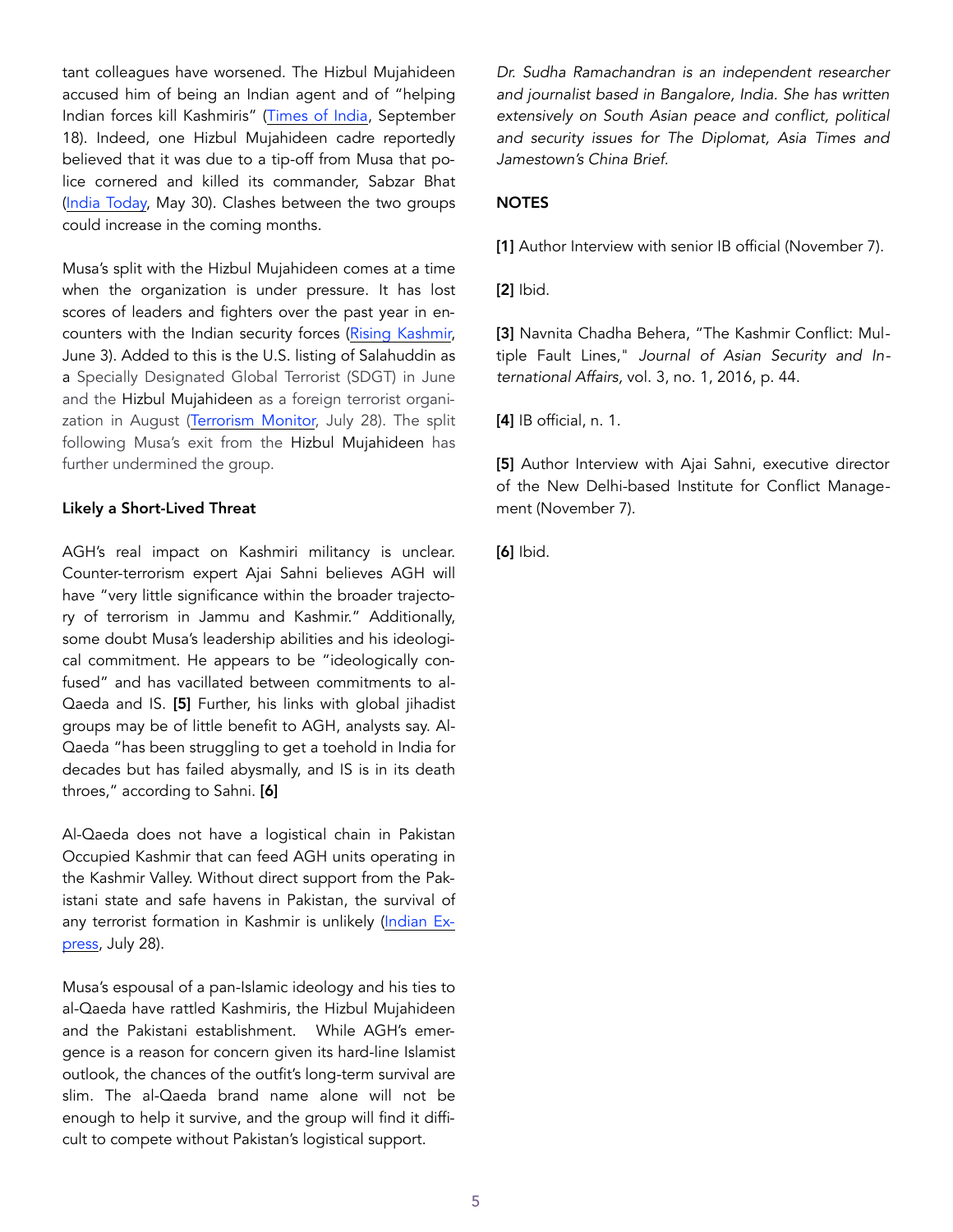# No Exit for Saudi Arabia: The Kingdom's War in Yemen

## *Michael Horton*

It has been more than two and half years since Saudi Arabia began its war in Yemen. The campaign named "Operation Decisive Storm" was supposed to be a short, sharp operation to defeat — or at least cow — Yemen's Houthi rebels and reinstall its government in exile, but it has failed to achieve either of these objectives.

Yemen's impotent and largely discredited government continues its exile in Saudi Arabia, while the Houthis and their allies have retained control of northwest Yemen. The Saudi-led war has succeeded only in devastating a nation of 26 million and greatly empowering al-Qaeda in the Arabian Peninsula (AQAP), which wields growing influence in southern Yemen. Ironically, the Saudi-led war is the glue that keeps the alliance between the Houthis and their former enemy, Yemen's ex-president Ali Abdullah Saleh, together.

Apart from the extraordinary damage done to Yemen and its people, the war may well produce blowback that endangers Saudi Arabia and its ruling family.

# History Repeats Itself?

Saudi Arabia and its primary collation partner, the United Arab Emirates (UAE), are discovering what the Romans, Ottoman Turks and Egyptians before them learned from their own ill-conceived invasions: Yemen is an abyss for invaders. Yemen's cultural and physical geography defies and confounds foreign military forces. In their 1962-1967 invasion of North Yemen, the Egyptians deployed in excess of 50,000 soldiers, backed by armor and air force. Despite the overwhelming technical superiority of their forces, they lost at least 20,000 men and were forced to retreat.

In contrast, Saudi Arabia has committed few ground troops to Yemen. It, like the UAE, is largely reliant on mercenaries and proxy forces. Operation Decisive Storm relies on aerial bombardment, but that has achieved little in terms of degrading the military capabilities of the Houthis and their allies, which include many of the best trained units of the Yemeni Army.

A blockade of Yemen's ports and airspace is also a core part of the Saudi strategy ([al-Jazeera,](http://www.aljazeera.com/news/2017/11/yemen-facing-massive-famine-blockade-lifted-171109035915768.html) November 9). Like its aerial campaign, the blockade has failed to diminish the martial capabilities of the Houthis and their allies. However, it has produced what is currently the world's most significant humanitarian crisis. More than 80 percent of Yemen's population is in urgent need of humanitarian aid, and an epidemic of cholera is raging across the country ([Middle East Eye,](http://www.middleeasteye.net/news/saudi-led-coalition-block-aid-yemen-famine-worsens-1184049750) November 10).

Yemen has long been viewed as a problematic neighbor by the House of Saud. Saudi Arabia's autocratic rulers have long viewed Yemen's large and well-armed population, as well as its veneer of democracy, as threats. For years, the House of Saud pursued a careful policy in Yemen that preserved Saudi Arabia's influence—largely through cash payments to tribal and political leaders and sought to ensure that Yemen remained stable yet weak. In March 2015, largely at the behest of now Crown Prince Muhammad bin Salman, years of covert and at times masterful — manipulation were replaced with overt action in the form of Operation Decisive Storm. There is nothing decisive about the campaign, however, and the only storm is the one threatening Saudi Arabia itself. Having destabilized the country and set back Yemen's development by decades, the blowback from the war in Yemen may well have grave consequences for the House of Saud and the kingdom they rule.

# Storm Clouds Over the Kingdom

Between 1962 and 1967, then-Egyptian President Gamal Abdul Nasser's disastrous campaign in Yemen exacted a tremendous toll on his country's army and air force. Both morale and readiness within the military were compromised, and the Egyptian treasury was drained. Yemen is called Egypt's "Vietnam" for good reason. Furthermore, compelling evidence suggests that it's Yemen intervention led to Egypt's crushing defeat by Israel in the Six Day War (June 1967). [1]

Much like the Saudi and Emirati forces that are now engaged in Yemen, the performance of the Egyptian armed forces was closely watched by its rival, Israel. By comparison with Saudi and Emirati forces—including their many proxies—Egyptian forces were often tenacious in the face of withering Yemeni attacks and counter-attacks. Still, the weakness of Egyptian forces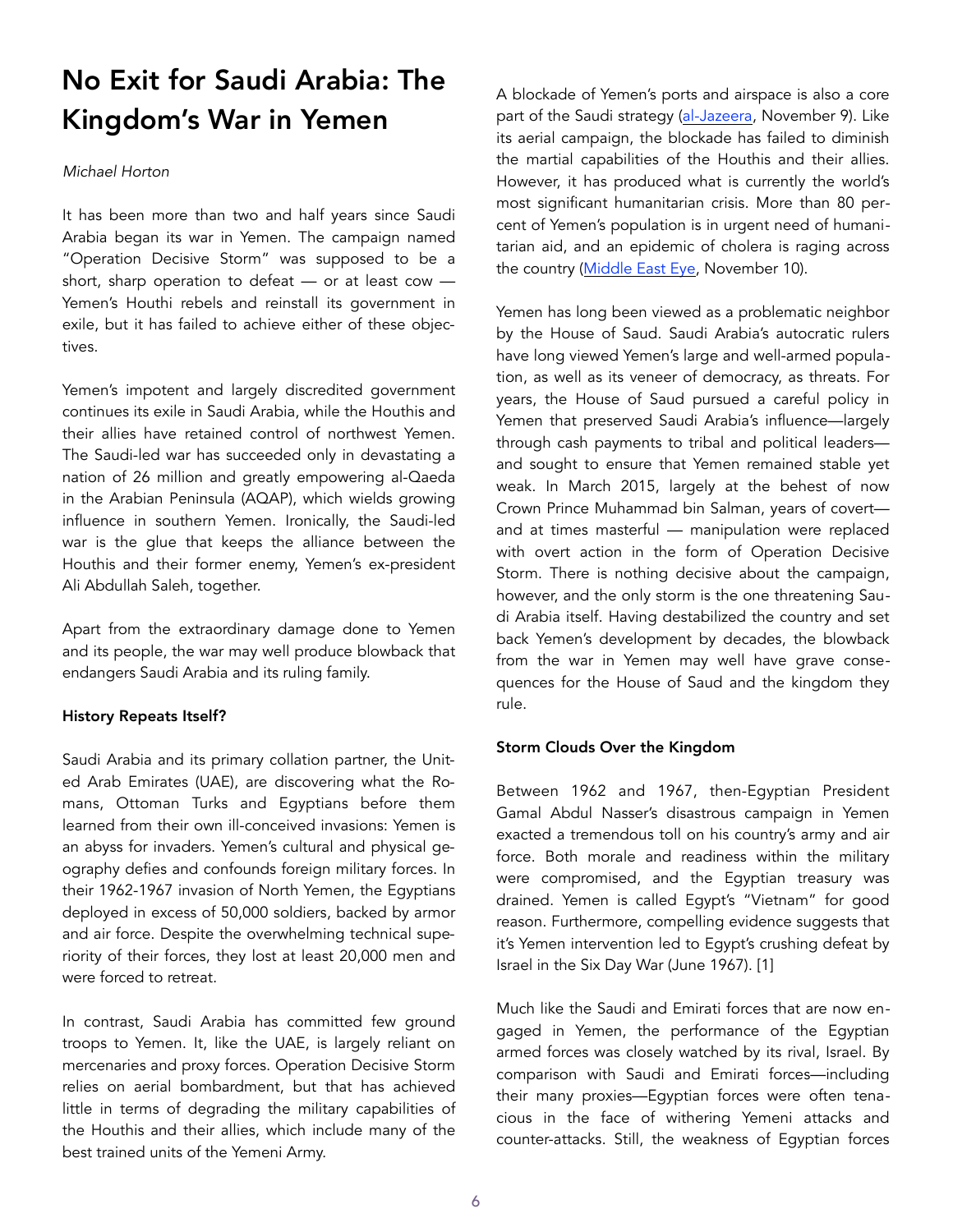was on full display in Yemen. The Egyptian military learned little from its war there, but its enemy, Israel, learned a great deal.

Now, Iran and its allies are learning about the weakness of their rivals in the same way. The Royal Saudi Land Forces (RSLF) have largely proceeded from failure to failure in and out of Yemen. Not only has the RSLF failed to make any headway inside Yemen, it has also failed to secure Saudi Arabia's southern border with the country. Retaliatory cross-border attacks by Houthi and allied Yemeni army forces that reach deep into Saudi territory continue on a weekly basis. The under-performance of the lavishly funded and equipped RSLF mirrors its 2009- 2010 defeat by Houthi fighters who, at that time, were few in number and poorly equipped.

Despite frequent claims to the contrary, the Houthis are far from being Iranian proxies, yet Iran undoubtedly has a relationship with some in their leadership. There are almost certainly information exchanges between the Houthis and various divisions within Iranian intelligence on, among other subjects, the tactics and performance of the Saudi and Emirati militaries.

Just as Israel learned about the Egyptian military's weaknesses and vulnerabilities, Iran is learning as much as it can about Saudi Arabia's vulnerabilities. At the same time, the Iranians are happy to sit back and watch the Saudis sink further into the abyss of an unwinnable war in Yemen, just as the Israelis were with the Egyptians.

#### Creating What They Fear Most

In a recent interview, Saudi Crown Prince Muhammad bin Salman said that the war in Yemen would continue because Saudi Arabia would not allow a "Hezbollah" on its southern border [\(Majalla,](http://eng.majalla.com/2017/11/article55254798/houthis-yemeni-hezbollah) November 3). The irony of this is that by continuing the war, the Saudis risk creating what they fear — an organization that evolves into a proto-state, like Hezbollah, with a formidable hybrid warfare capability. For now, the Houthis are not Iranian proxies nor are they directed by Hezbollah. Instead, the Houthis are a distinctly Yemeni group that is narrowly focused on nationalist concerns, namely defending the country against the two pronged threat of Saudi aggression and a resurgent al-Qaeda in the south. Of course their leadership is also determined to protect and, if

possible, expand their political influence and growing economic interests.

By continuing the war in Yemen, the Saudis ensure that the unlikely but pragmatic alliance between the Houthis and loyalists aligned with former president Saleh remains in place. It should be noted that Saleh waged six brutal wars against the Houthis before he resigned as president in the wake of popular protests in 2011. This alliance would likely fracture without the threat of Saudi aggression. At the very least, it would be reconfigured and the authority and influence of the Houthis, whose power base does not naturally extend beyond parts of three governorates in northwest Yemen, would be curtailed. [2] The Houthis' popularity in northwest Yemen, if one can call it that, derives mainly from their indubitable courage on the battlefield. Without a potent enemy, much of their raison d'etre would dissipate.

The Saudi war in Yemen is not only helping to keep this unlikely alliance together, it is providing the ideal training ground for an already capable organization to perfect its hybrid warfare capabilities. The alliance between the Houthis and what are the best-trained and equipped parts of the Yemeni military — most of which remained loyal to Saleh and his sons — has allowed for a fertile crosspollination between conventional methods of warfare and guerrilla tactics. The Houthis were already masterful practitioners of guerrilla warfare, but now they have incorporated numerous field grade officers many of whom have trained at Western and former Soviet staff colleges — into their ranks. These men bring with them an in-depth understanding of conventional tactics and heavy weapons systems.

This melding of conventional and guerrilla tactics is already evident on the battlefield where the Houthis and their allies utilize small units of highly mobile fighters backed up by equally mobile light and medium artillery forces. The small units and artillery forces coordinate their attacks by using a range of surveillance drones, most of which are re-engineered commercial versions or indigenously produced variants.

As the war in Yemen grinds on, it is likely that a somewhat limited relationship between the Houthis and Iran will develop, along with the Houthis' military capabilities. Iran can only be delighted by the fact that Saudi Arabia is mired in a war that it cannot win. There is little doubt Iran will want to prolong this at limited cost to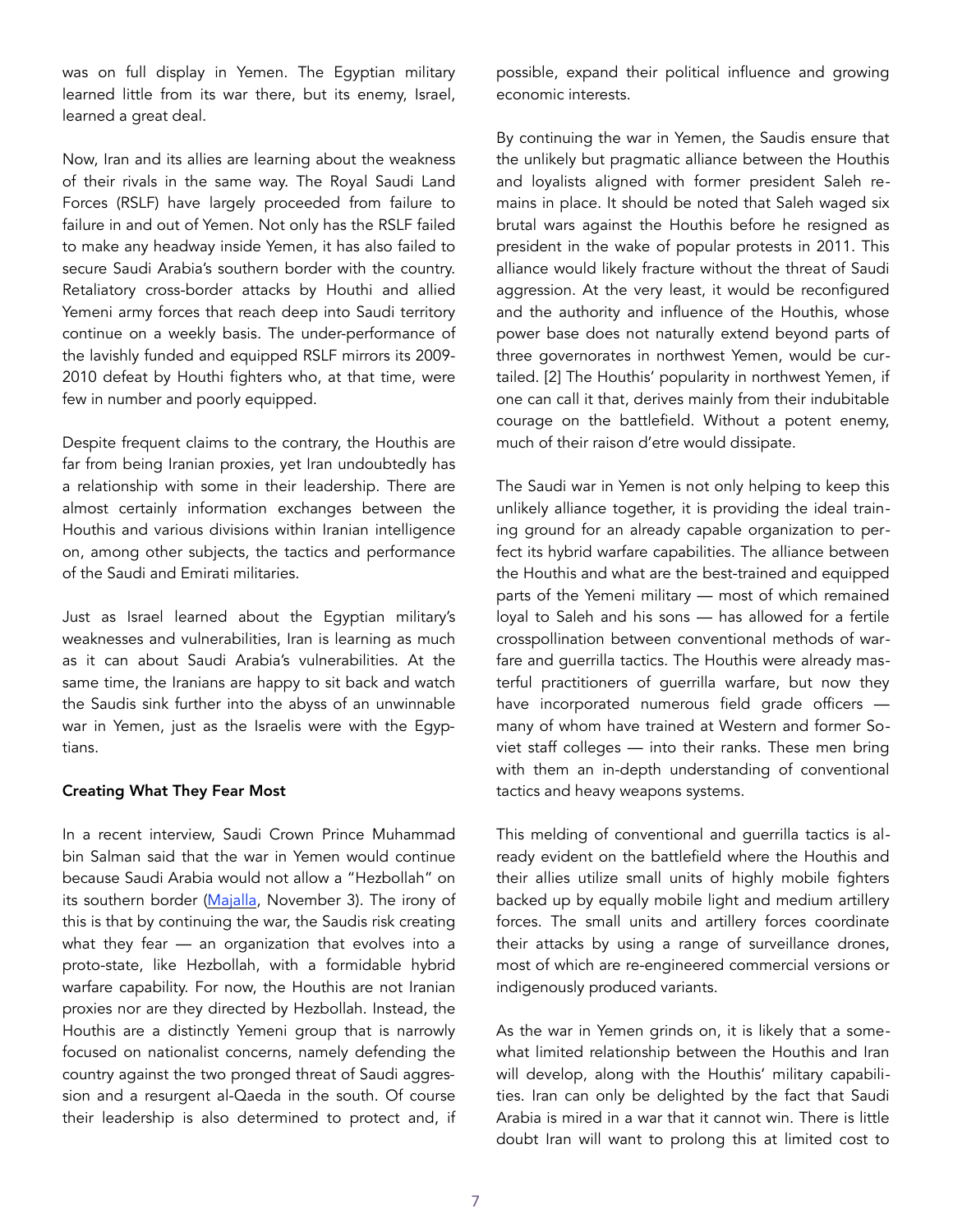itself. After all, the Saudis and Israelis did the same thing to the Egyptians when the Egyptians invaded Yemen. Both countries, along with Iran, which was then governed by the Shah, aided and armed Yemen's royalist forces so that they could continue their fight against the Egyptian military. The strategy worked and Egyptian President Nasser's expansionist aims did not survive the war.

By continuing its war in Yemen, Saudi Arabia risks generating blowback just as profound as that experienced by Nasser 50 years ago. The Saudi effort in Yemen may well end up creating exactly what they fear — a Hezbollah-like organization that is capable and has deep societal and political roots.

# No Exit

Muhammad bin Salman set out to show the region and the world that the Saudi military was a formidable force that could quickly rein in a group of rag-tag rebels. After months of unrelenting aerial bombardment, a devastating blockade and billions of dollars spent, Saudi Arabia and its allies have achieved none of their objectives. The Houthis and their allies show no signs of giving up the fight, al-Qaeda is resurgent across the south, millions of Yemenis are even more impoverished than they were, and at least 10,000 Yemenis have died in the war ([al-](http://www.aljazeera.com/news/2017/01/death-toll-yemen-conflict-passes-10000-170117040849576.html)[Jazeera,](http://www.aljazeera.com/news/2017/01/death-toll-yemen-conflict-passes-10000-170117040849576.html) January 17). The only real beneficiary has been Iran.

Despite all of Saudi Arabia's bluster about the threat posed by Iran, its policies, at least in Yemen, have done nothing to mitigate that threat. On the contrary, continuing the war in Yemen may well enhance what is now limited Iranian influence there. Muhammad bin Salman clearly has no exit strategy for his country's involvement in Yemen and no means to secure his objectives. This does not portend well for the House of Saud, the people of Yemen or the region.

The current turmoil within the House of Saud cannot be separated from the country's failed efforts in Yemen. Muhammad bin Salman has much to prove and is not likely to back down, but the young prince could cost the House of Saud dearly in terms of blood and treasure. The Saudis should heeded the words of the Kingdom's founder, King Abd al-Aziz ibn Saud, a man as calculating as he was cautious, who purportedly said on his deathbed: "The good or evil for us will come from Yemen." [3]

*Michael Horton is a Senior Analyst for Arabian Affairs at The Jamestown Foundation where he specializes on Yemen and the Horn of Africa.* 

## **NOTES**

[1] See: Jesse Ferris, Nasser's Gamble: How Intervention in Yemen Caused the Six Day War and the Decline of Egyptian Power, Princeton University Press (2015).

[2] See: Marieke Brandt, Tribes and Politics in Yemen: A History of the Houthi Conflict, Oxford University Press (2017).

[3] Christopher Van Hollen, "North Yemen: A Dangerous Pentagonal Game," Washington Quarterly 5(3), 1982, p. 137.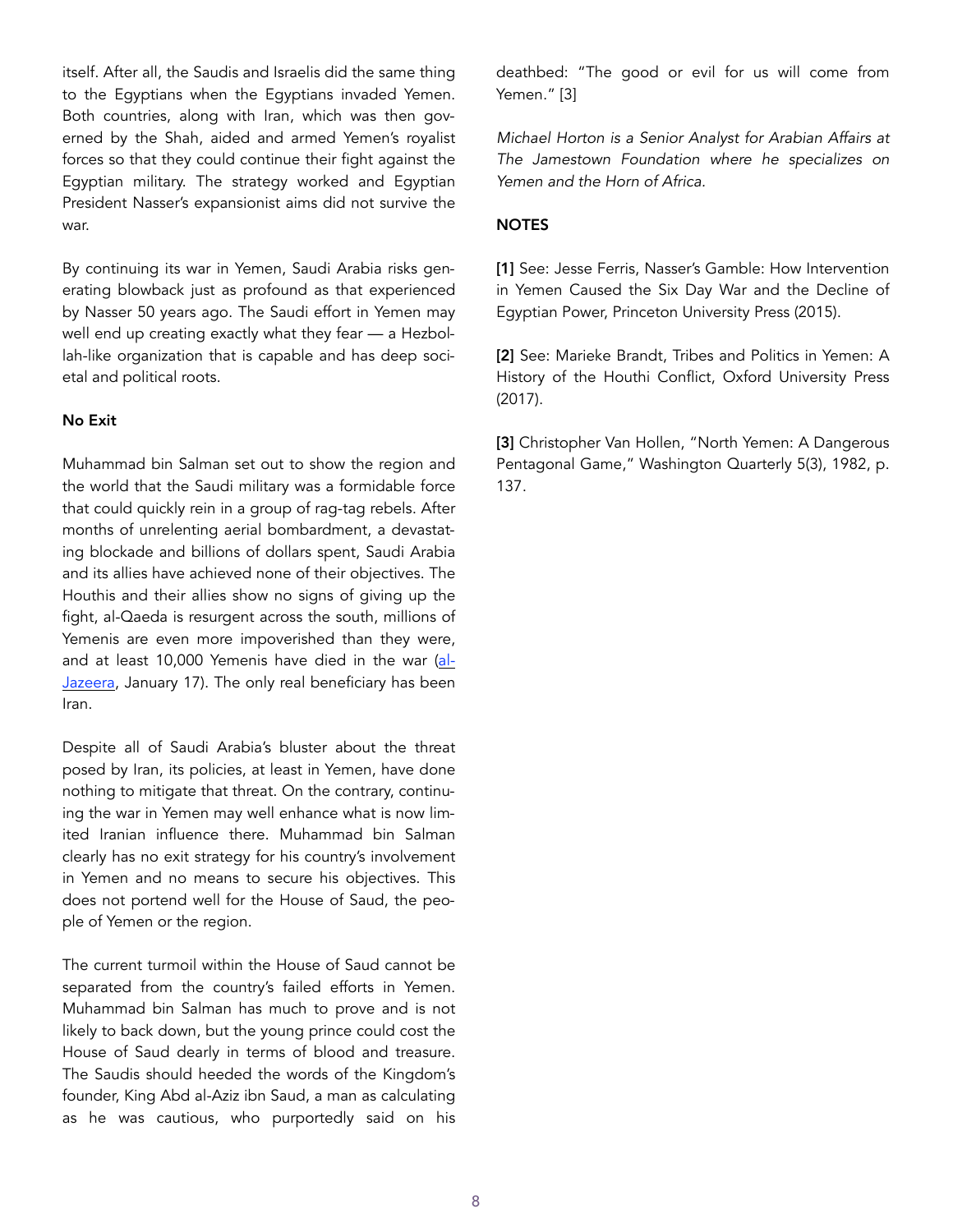# How Malhama Tactical Threatens to Put China in its **Crosshairs**

#### *Alessandro Arduino and Nodirbek Soliev*

In early August 2017, Malhama Tactical, an unusual militant group operating in Syria and sometimes labelled the "Blackwater of jihad," issued a statement in which it hinted at a planned expansion into China and alluded to the experiences of China's Uighur population in the western Chinese province of Xinjiang.

The message is a departure from the group's previous statements, which have been aimed at the Syrian government and its allies — Russia and Iran. It is likely only rhetoric, as the Malhama Tactical's operations have so far been confined to the Syrian conflict, where its battlehardened Chechen fighters have turned the training of young jihadists into a profitable business.

However, the group claims to have added Chinese fighters to its ranks. While for now its proposed expansion into Xinjiang appears fanciful, it is possible Malhama Tactical ultimately has bolder ambitions.

#### Jihadist Training Force

The Malhama Tactical group is run for profit and advertises itself on social media networks as the first jihadist private military training company. In January 2017, it even posted a job opening on Facebook for instructors with military experience interested in joining a "fun and friendly team" and who were willing to conduct "professional training sessions on military theory and practice" for inexperienced fighters.

The group is comprised of a dozen jihadist veterans from Russia's Muslim republics of Chechnya, Dagestan and Tatarstan, as well as other former Soviet-countries such as Belarus and Uzbekistan, and some native Arabicspeaking fighters.

Online video clips posted by the group show professionally kitted-out mercenaries armed with AK-47s, Stayer AUG assault rifles and the ubiquitous rocket-propelled grenade launchers (RPGs). In one film, the group addresses prospective jihadists in Russian, explaining how to become a professional fighter for Hayat Tahrir al-Sham (formerly known as Jabhat Fateh al-Sham and Jabhat al-Nusra) and its allies fighting in Syria. This is complemented by well-produced video footage showing assaults against Syrian government loyalists, recorded in high-definition by commercial aerial drones and accompanied by a soundtrack of Arabic music.

In videos posted on YouTube, Facebook and VKontakte (a Russian equivalent to Facebook), Malhama Tactical claims to offer training in military tactics and weapons maintenance, as well as offering advice and analysis. It also provides online guides for insurgents on how to maintain and build weapons [\(Gazeta.ru](https://www.gazeta.ru/politics/2017/03/11_a_10569935.shtml%22%20%5Cl%20%22page4), March 12).

Most of Malhama Tactical's online training materials are in Russian, with only a few items in Arabic. The *modus operandi* of its publications is that of the Chechen guerrilla — in one online manual, prospective fighters are taught how to construct a "khattabka grenade," a Chechen insurgent modification of the commonly used Russian grenade launcher cartridges.

## Origins and Leadership

The group was founded in March 2016 by a 23-year-old ethnic Uzbek named Abu Rofiq. According to *Verdens Gang*, a Norwegian tabloid newspaper, he was born in Uzbekistan and moved to Russia as a young man, where he grew up in Moscow ([Verdens Gang](http://www.vg.no/nyheter/utenriks/syria/al-qaida-krigere-i-syria-i-vg-intervju-klare-til-krig-mot-putin/a/23538234/), January 18). He seems to have had military training — a Russian newspaper claimed he enlisted in the Russian army as a common soldier, or possibly a cook — though he appears to have later spent time in Russia's elite Vozdush-no-Desantnye Voyska (VDV) or air-landing force ([Gaze](https://www.gazeta.ru/politics/2017/03/11_a_10569935.shtml%22%20%5Cl%20%22page4)[ta.ru](https://www.gazeta.ru/politics/2017/03/11_a_10569935.shtml%22%20%5Cl%20%22page4), March 12).

In August 2013, he travelled to Syria, where he joined Jamaat Saifullah ash-Shishani (a.k.a. Katiba Sayfullah), a Chechen militant unit that operated under the auspices of Jabhat al-Nusra. In 2014, he was appointed to run a training camp belonging to al-Qaeda in Aleppo and worked as an instructor for new recruits.

He led the Malhama Tactical until February 2017, when a Russian airstrike brought an end to his career. Abu Rofiq, his wife and infant son were all reportedly killed in Idlib on February 7 ([Gazeta.ru,](https://www.gazeta.ru/politics/2017/03/11_a_10569935.shtml%22%20%5Cl%20%22page2) March 12).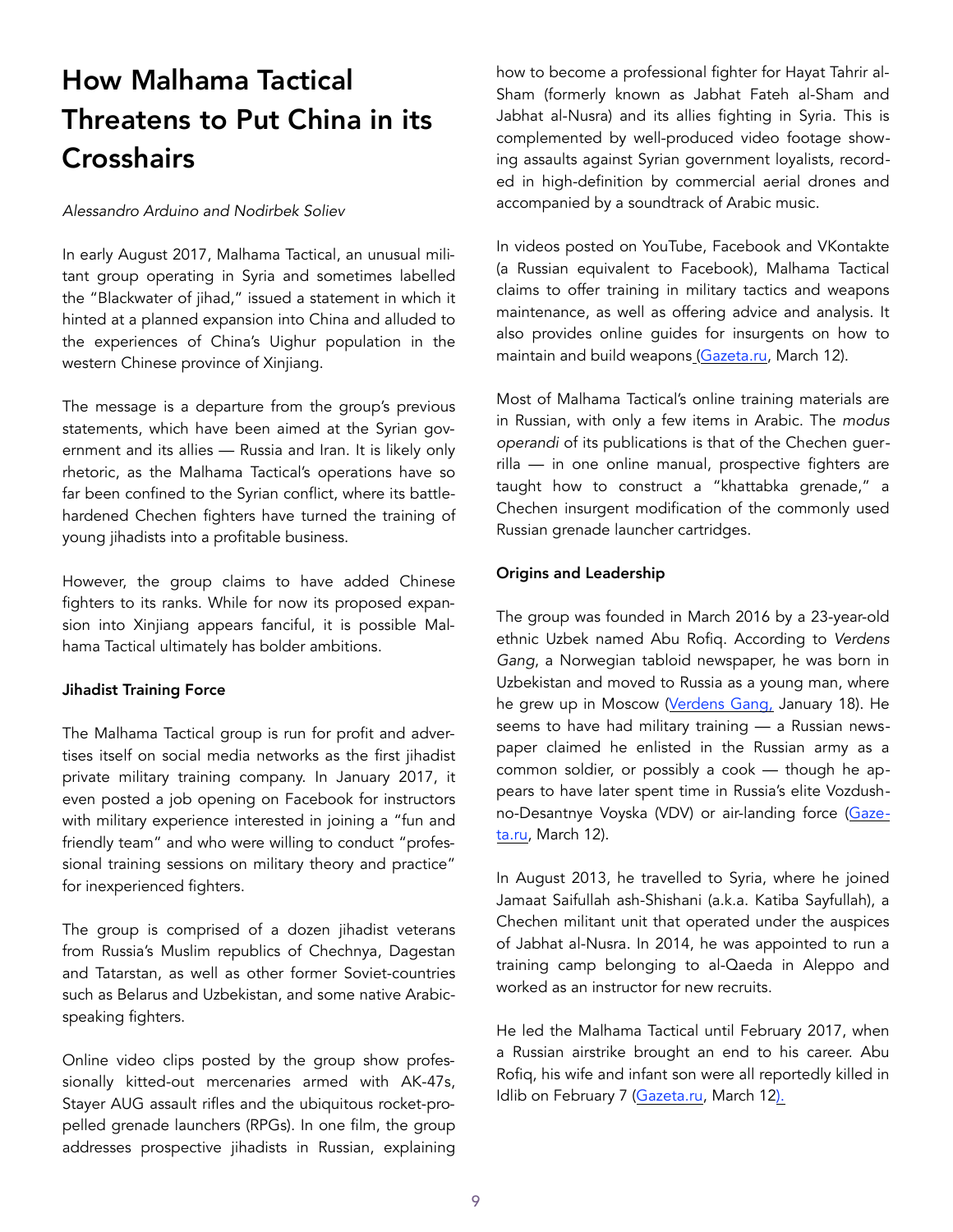The group has continued, however, under the leadership of Abu Salman Belarussi. His appointment was announced on the group's Twitter page on May 5. According to an online statement released by the group, Abu Salman Belarussi, like Abu Rofiq, is of military pedigree, having been a senior sergeant of the 103rd Guards Airborne Brigade of the Special Operations Forces of Belarus based in the Vitebsk Region.

## Non-Aligned and For-Profit

The fact the group advertises itself as a professional training unit and not as an active fighting force has unleashed the ire of other militants. Islamic State (IS) supporters on various social media platforms frequently criticize Malhama Tactical's yearning for profits as a perversion of the true call for jihad. Complaints that Malhama Tactical deliberately avoids direct participation in the conflict are visible in comments and posts made by various IS supporters and fighters on Twitter, Facebook and other blogging websites.

Instead, Malhama Tactical has worked with a range of jihadist groups, despite avoiding pledging allegiance to any particular one. It has worked with Hayat Tahrir al-Sham, Ahrar al-Sham, the Chechen-led militant group Ajnad al-Kavkaz, which is fighting in Syria's Latakia province, the Turkistan Islamic Party (TIP) in Syria and Ansorul Jihad, a Central Asian militant unit.

In February 2017, a video posted by Ansorul Jihad on YouTube featured scenes of the group's members conducting "joint tactical training" with the Malhama Tactical in northern Syria. Ansorul Jihad, founded by Abu Umayr Turkistani in 2016, is an independent militant unit in Syria fighting against the Syrian government forces, and its predominantly ethnic Uzbek and Central Asian fighters share cultural commonalities with members of Malhama Tactical.

The video featured a group of more than ten masked fighters practicing military tactical drills and undergoing weapons and physical training in a ruined building. The fighters performed exercises with small arms and grenades, as well as with the insurgent weapon of choice, the RPG.

Similarly in 2016, Malhama Tactical was involved in a number of major operations launched by Jaish al-Fatah and its other jihadist allies against Syrian government forces in the north of Syria, including participating in the battle for the 1070 al-Hamdaniyah Housing Project in Aleppo in August 2016 [\(al-Masdar News,](https://www.almasdarnews.com/article/unknown-airstrike-kills-elite-nusras-squad-leader-idlib/) February 7). It also took part in the battle in the east of Aleppo in the fall of 2016, which ended with the invasion of the Dahiyat al-Assad and Minyan districts ([al-Masdar News,](https://www.almasdarnews.com/article/unknown-airstrike-kills-elite-nusras-squad-leader-idlib/) February 7).

Malhama Tactical's main area of operations is in Syria's ravaged cities of Idlib and Aleppo. Throughout 2017, Malhama Tactical trained militants from Hayat Tahrir al-Sham, Ajnad al-Kavkaz and their affiliated groups in modern guerrilla warfare, advancing their capabilities against the Syrian military.

From May 2016 to May 2017, Malhama Tactical produced and posted about 37 instructional videos providing guidance on a wide range of military exercises, including on-battlefield medical response, target practice, military assault courses, the use of rocket-propelled grenades and ambush tactics.

## Funding and Finance

Profit is supposedly Malhama Tactical's main motivation. Its direct income is from training fighters, but it also relies on online donations. The group has made numerous fund-raising appeals through Twitter, Telegram, Facebook, YouTube and Russian social-networking sites like VKontakte and Odnoklassniki (Classmates).

The group uses electronic online payment services for its crowd-funding calls, including platforms like Wallet One and QIWI Koshelek. It has even used crypto-currencies. In the past, when Abu Rofiq operated as a trainer for Jamaat Saifullah ash-Shishani (a.k.a. Katiba Sayfullah), he reportedly requested donations via QIWI Koshelek, a Russian online payment system ([RFE,](https://www.rferl.org/a/islamic-state-al-nusra-front-crowdfunding/27272117.html) September 26, 2015).

In September 2015, Abu Rofiq made two separate appeals to raise donations to help the group purchase equipment and "assist those who are in need." He instructed would-be supporters to contact him privately for details on how to donate. Most recently, group members have begun crowd funding using the crypto currency Bitcoin ([Ria Fan](https://riafan.ru/789536-naemniki-dzhebkhat-an-nusry-nachali-prinimat-pozhertvovaniya-v-bitkoinakh), May 28).

The online support base is growing with nearly 2,400 subscribers and 250,676 views on YouTube, as well as